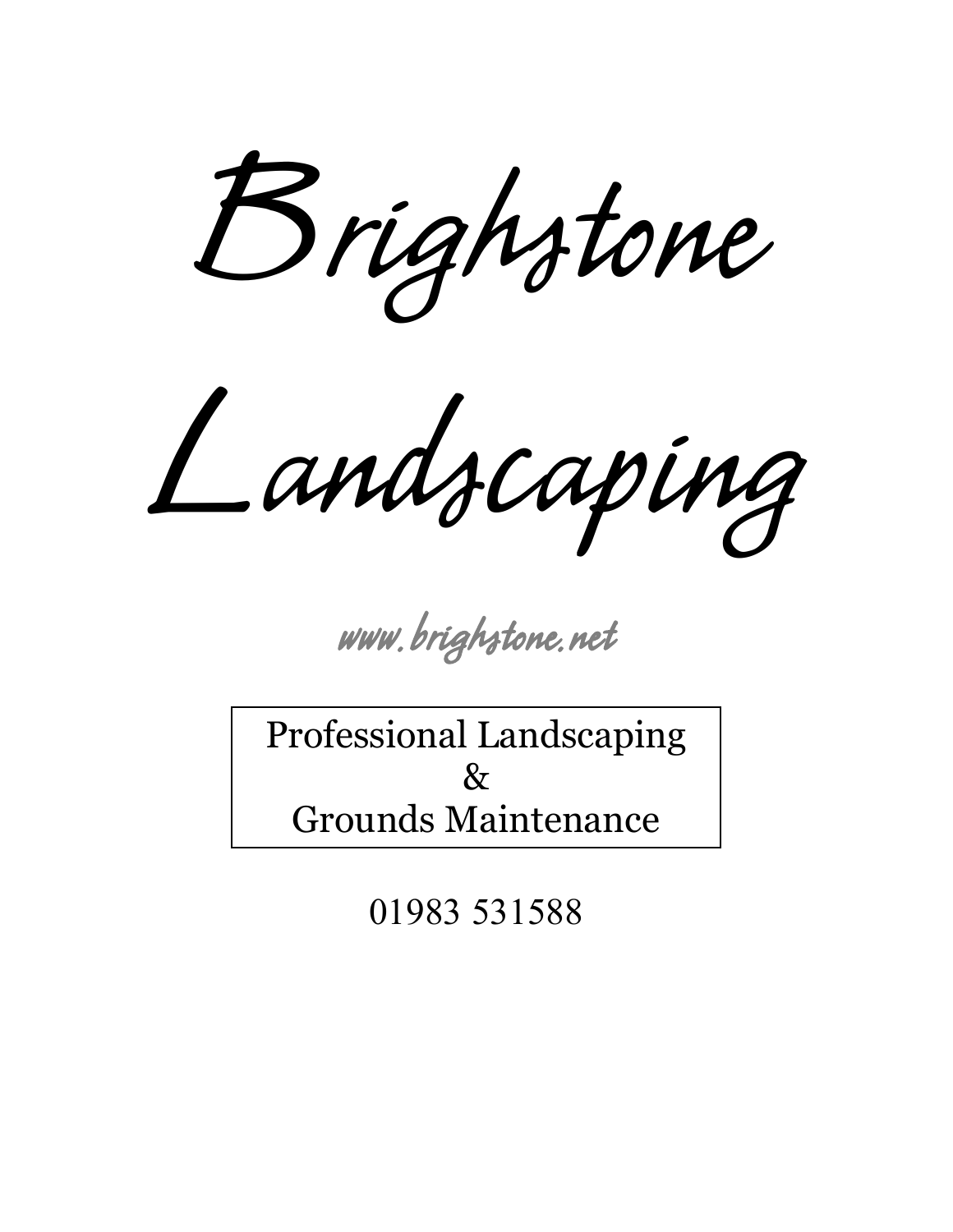### **AN INTRODUCTION TO BRIGHSTONE LANDSCAPING**

Brighstone Landscaping Limited was established in 1984.

The Company·s partners are Simon Hollis and Stephen Smith. Simon

and Steve first met at college whilst studying full-time for the Certificate in Horticulture at Cannington in Somerset.

The company has achieved steady growth over the past fifteen years through careful preparation, planning and the delivery of quality services at competitive prices.



Brighstone Landscaping recognises that its best asset is its customers, and that by listening to them and providing a service that meets their needs, success will continue to be achieved.

Initially providing landscaping, design and construction services, the company has expanded its range of services to meet the demand of customers and the community. The company has been awarded several Local Authority Grounds maintenance Contracts, including recreational parks and school grounds.

Brighstone Landscaping Limited currently employs a workforce of 65 and has invested substantially in modern specialist machinery and equipment. Today, Brighstone Landscaping has expanded its services into Hampshire, West Sussex, Wiltshire and Dorset with the establishment of two South Coast bases.

Success has been largely due to our determination to strive for high quality standards aided by well-supervised, highly motivated and trained staff.

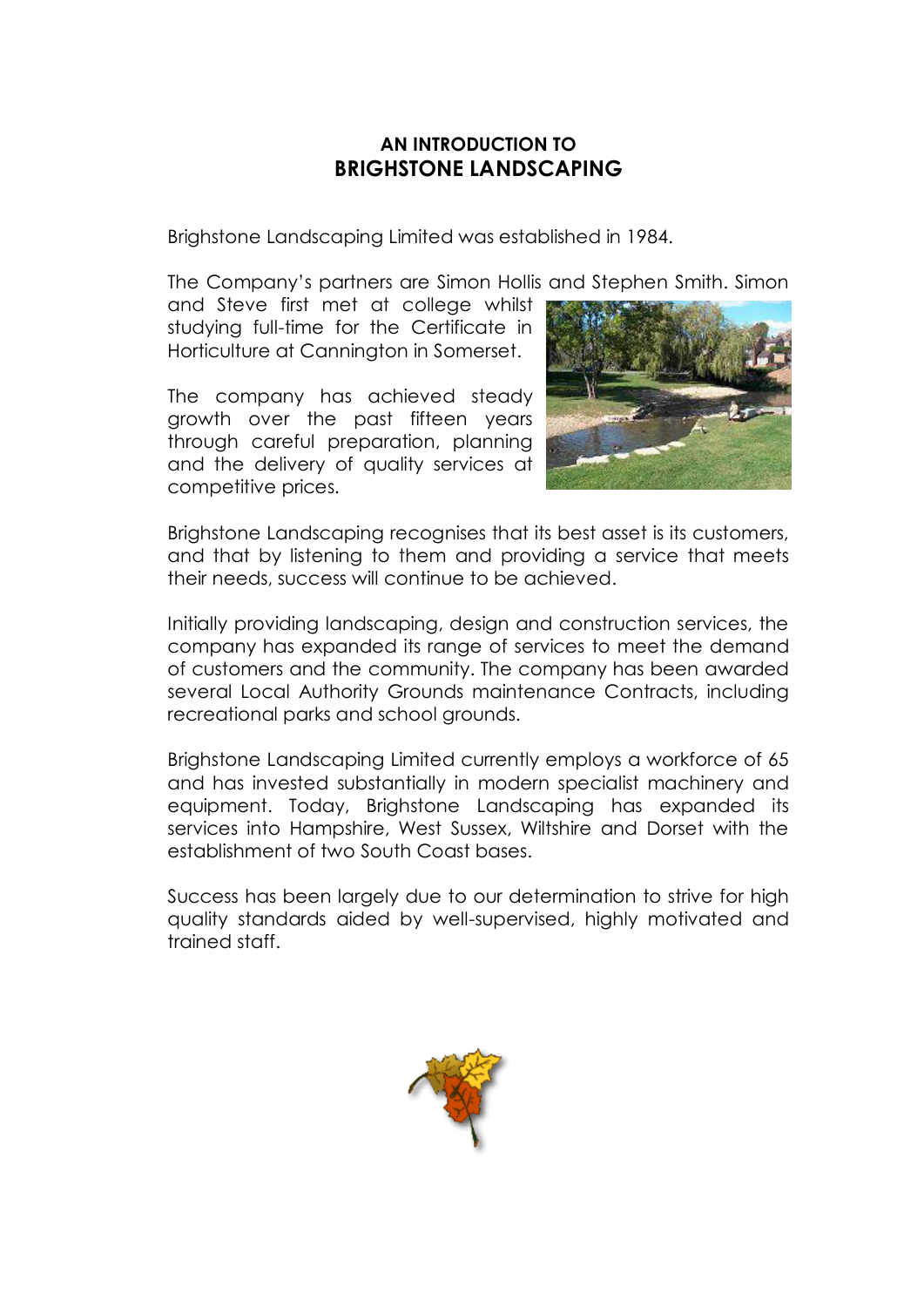### **PROFESSIONALISM & EXPERTISE GUARANTEED**

All our staff are trained and experienced in the provision of horticultural services. We welcome enquiries from residential customers and corporate organisations. Many customers know exactly what they are looking for whilst others require professional advice.

The colours and effects of a well-planned horticultural display can brighten our lives and enhance the beauty of our gardens and surroundings. From cottage gardens to municipal car parks, amazingly beautiful results can be achieved. Our creative team can help you to decide on the most suitable options for your surroundings.



If you have always dreamed of relaxing to the sound of water gently trickling through an ornate rock pool or perhaps you want a low maintenance gravelled shrub garden, then Brighstone Landscaping can help you develop your ideas and achieve the desired affect.

We are pleased to undertake any garden works, no matter how large or small. Our team can also advise on the requirements for specialist gardens, such as oriental gardens and historical period gardens. We can also obtain particular plant species, including those from Europe, to meet your requests.

Our quality assurance comes from listening to our customers, developing ideas and delivering results that delight.

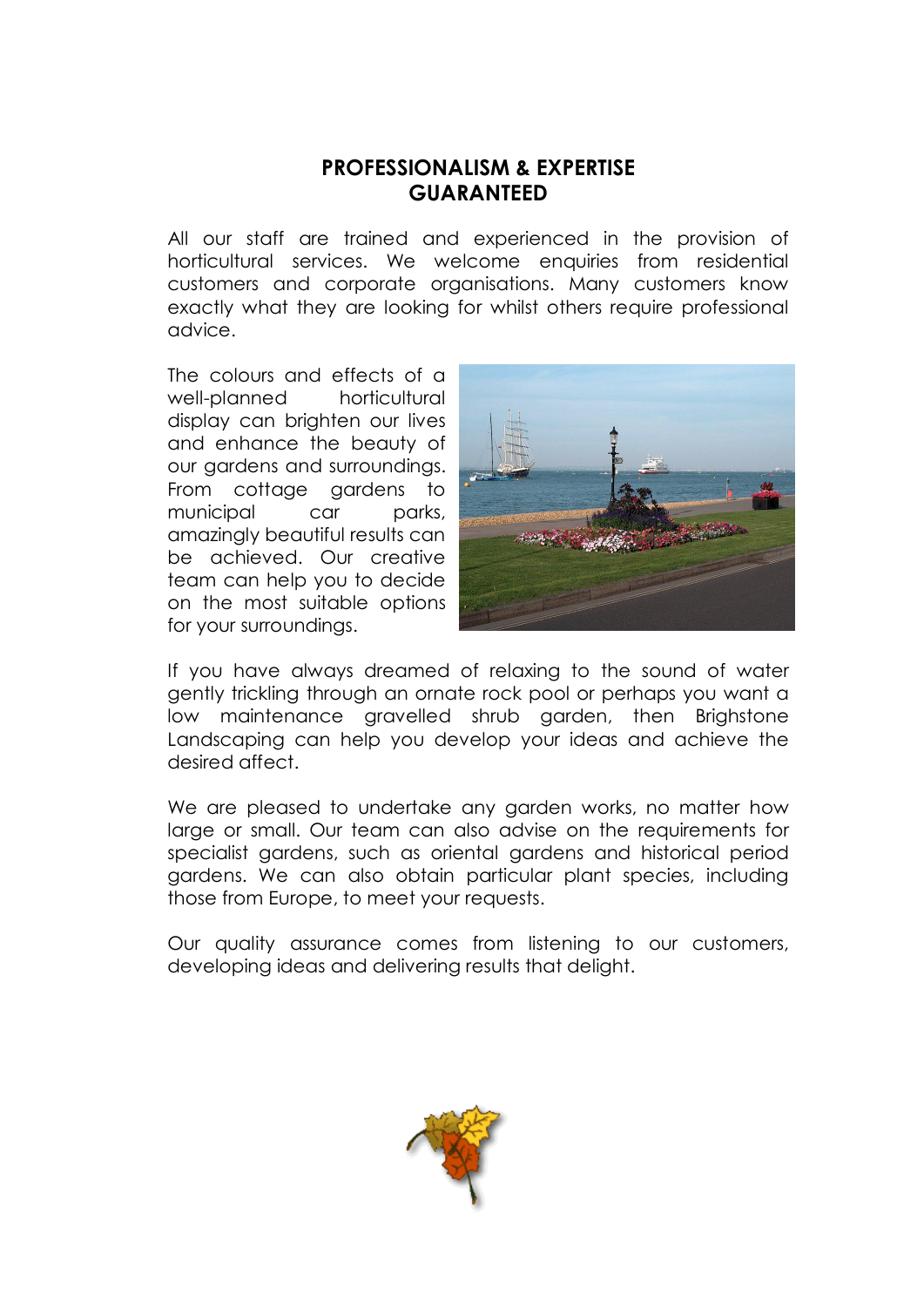# **SERVICES**

#### **GROUNDS MAINTENANCE**

- **Business Parks**
- · Housing Associations
- · Ornamental Bedding
- Parks & Gardens
- · Sports Pitches & Playing Fields
- · Indoor landscaping and plant maintenance



### **LANDSCAPING**

- **Block Paving**
- Drainage & Irrigation Systems
- Driveways & Paths
- Fencing & Screening
- **Historical Garden Restoration**
- Landscaping Design Services
- · Ornamental Brick & Stonework
- · Ornamental & Water Gardens
- Patio and Sun Terraces
- · Reinstatement Work
- Planning & Planting of Trees & Shrubs



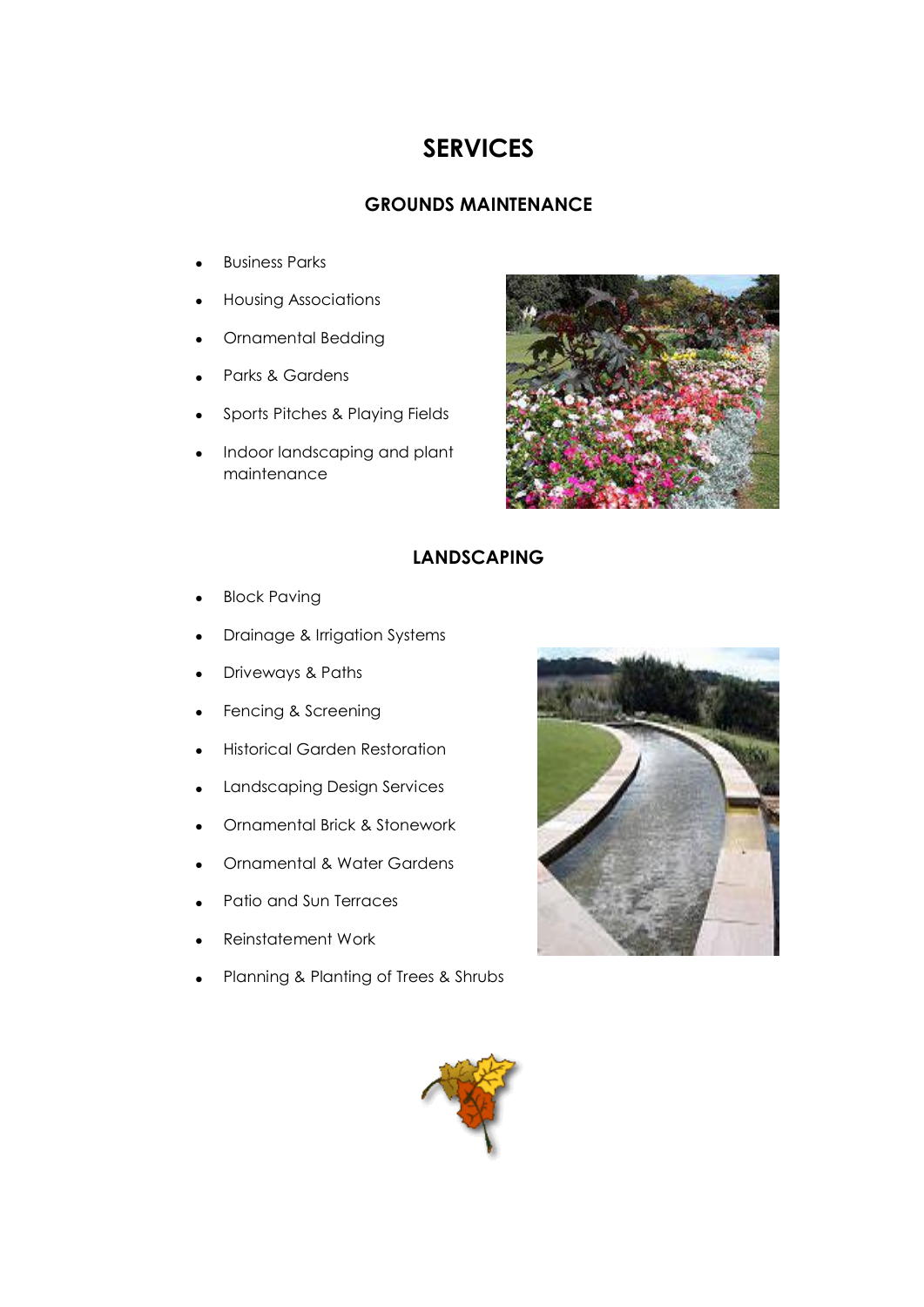## **SCHOOLS & EDUCATIONAL ESTABLISHMENTS**

In January 2002 Brighstone Landscaping re-tendered for the grounds maintenance contract for all the schools in the West Wight area approximately 200 acres in area. This means Brighstone Landscaping has now carried out the maintenance of these schools for over 8 years.

The sites covered by the contract are:

3 High schools 7 Middle Schools 10 Primary Schools 4 Youth Clubs 5 Libraries County Records Office Archaeological Centre A Roman Villa



Scope of work and responsibilities:

- 3 Cricket Squares
- 2 Football/Rugby pitches
- 9 Hockey pitches
- 7 400m grass running tracks (including initial setting out)
- 1 Synthetic running track and associated sports
- 16 conservation areas

Various shrubs and rose borders maintenance.

Preparation of school football pitches for English Youth Football Championships held on the Isle of Wight each Easter.

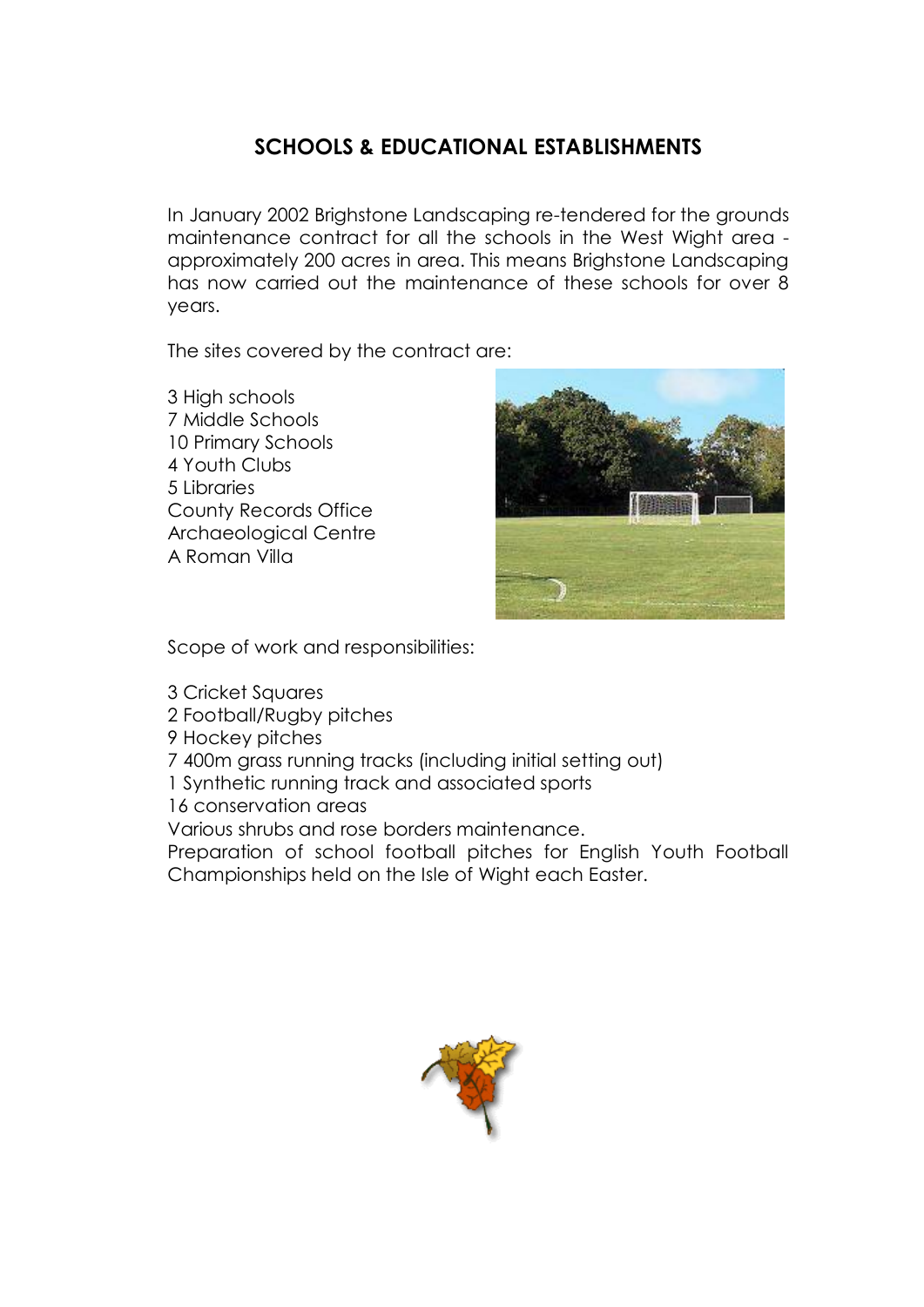### **PARKS**

In January 2002 Brighstone Landscaping won the largest grounds maintenance contract ever awarded on the Isle of Wight. It is valued at approximately £2.3m over 6 years.

The contract involves the maintenance and care of approximately 97 sites, comprising:

- 61 Open spaces
- 6 Principal parks
- 16 Sports fields, bowling greens and cricket squares
- 10 Car parks
- 4 Toilets



Scope of work and responsibilities:

Planting and maintenance of 70,000 bedding plants

- 5 Bowling Greens
- 2 Cricket Squares
- 20 Football/Rugby pitches 9-hole pitch and putt golf

course

Shrub, rose and herbaceous border maintenance

- 1 Boating lake
- 7 Ornamental pond
- 3 Streams
- 17 Sites of Special Scientific Interest
- 1 Arboretum



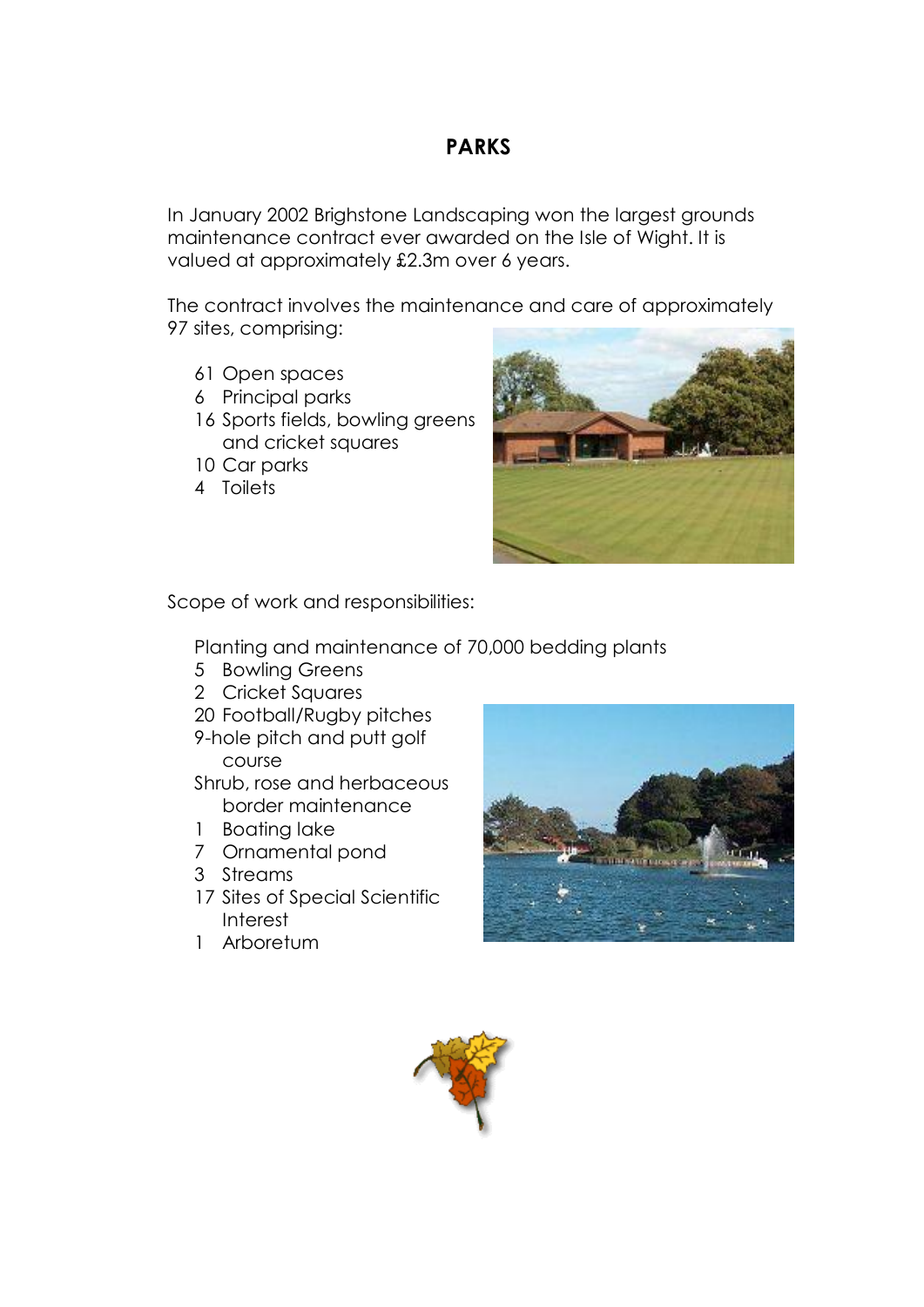# **HIGH PRESTIGE & INDOOR PLANT DISPLAYS**

At the present time Brighstone Landscaping maintain over 100 indoor plant displays in at various different locations, including Civic Centres, Leisure Centres and reception areas for offices and complexes.

Scope of services and responsibilities include:

- Flower/floral displays changed regularly to reflect the seasons throughout the year.
- · Both plants and containers are cleaned and kept tidy to enhance the surrounding area and give a professional appearance.
- Gapping up and replacing of plants when needed.
- Recommendations on new and existing plant displays.



We also carry out High Prestige bedding and plant displays in Bognor Regis, Littlehampton and Rustington. Because of the importance of the appearance of the town centres of these towns, a special contract was set up by Arun District Council to facilitate their needs. The contract involves the hanging baskets and bedding displays throughout the town centres.

Scope of work and responsibility:

- Planting and maintenance of 40 high prestige flowerbeds.
- Planting and maintenance of over 125 hanging baskets including daily watering in the summer season.
- Different planting schemes and colours for different town centres and locations.
- Special planting schemes of highly scented shrubs and colour display to enhance to the Town Centre.

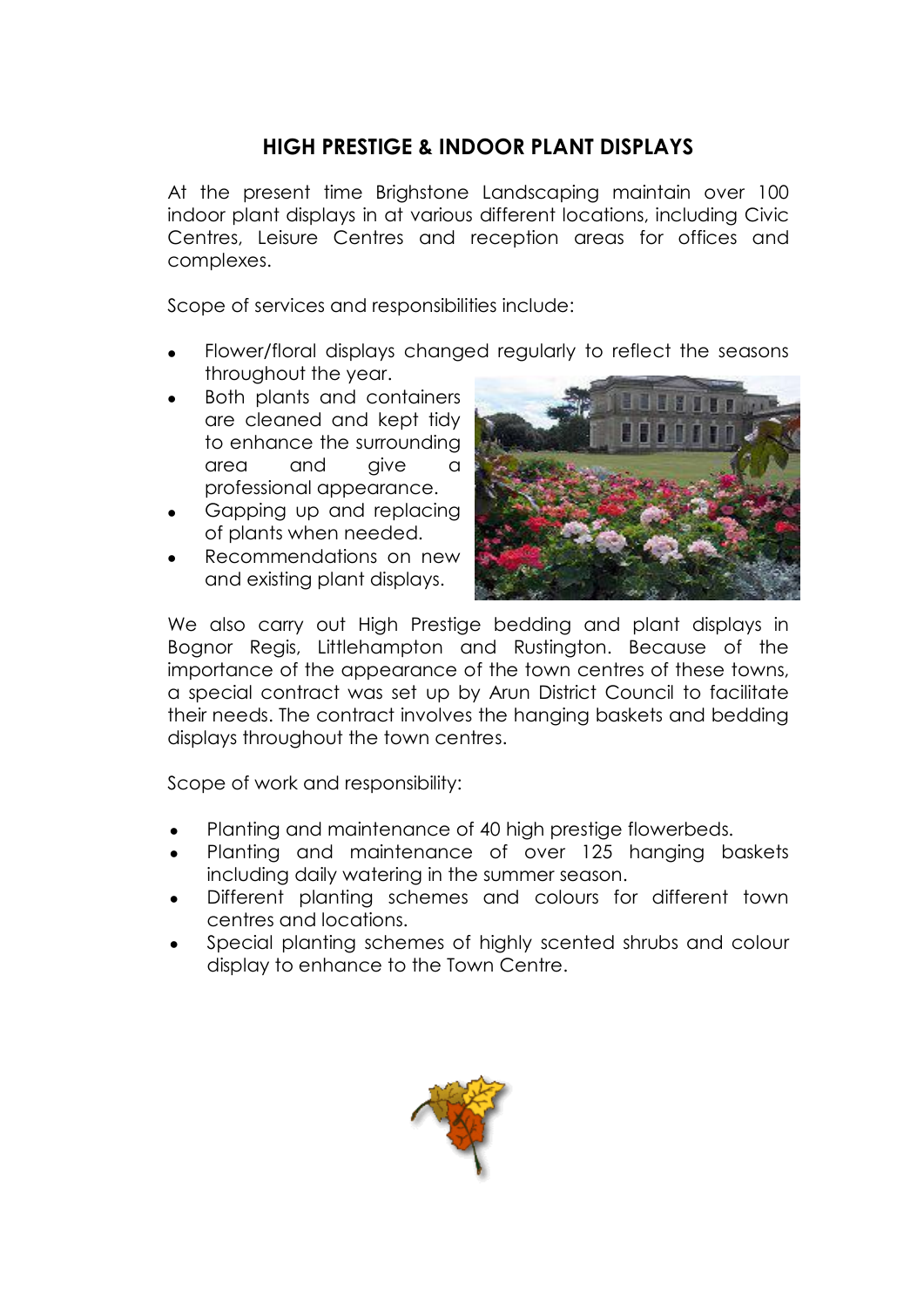### **PARISH COUNCILS & PRIVATE CONTRACTS**

By this we mean individual Parish Councils, Industrial Estates, Supermarkets e.g. Sainsburys. Even though a large percentage of our work is carried out on large-scale grounds maintenance contracts, we still feel and hope to provide a high quality and professional service to all our customers. Some of our smaller Parish Council contracts are worth £2000. With this in mind we always aim to meet their expectations such as making sure the village looks tidy for Village in Bloom competitions and Strawberry teas on the village greens.

We also understand the importance of industrial estates being kept tidy for the tenants and their customers as Brighstone Landscaping also work from and manage a small business park. We not only keep the horticultural features tidy but will also carry out repairs to kerb edging etc.

Brighstone Landscaping maintain a number of superstore sites. We can offer a complete grounds maintenance package including weed killing the paved areas to litter picking the shrubberies. We listen to our customers needs and we always demonstrate good horticultural practise and excellent customer service.

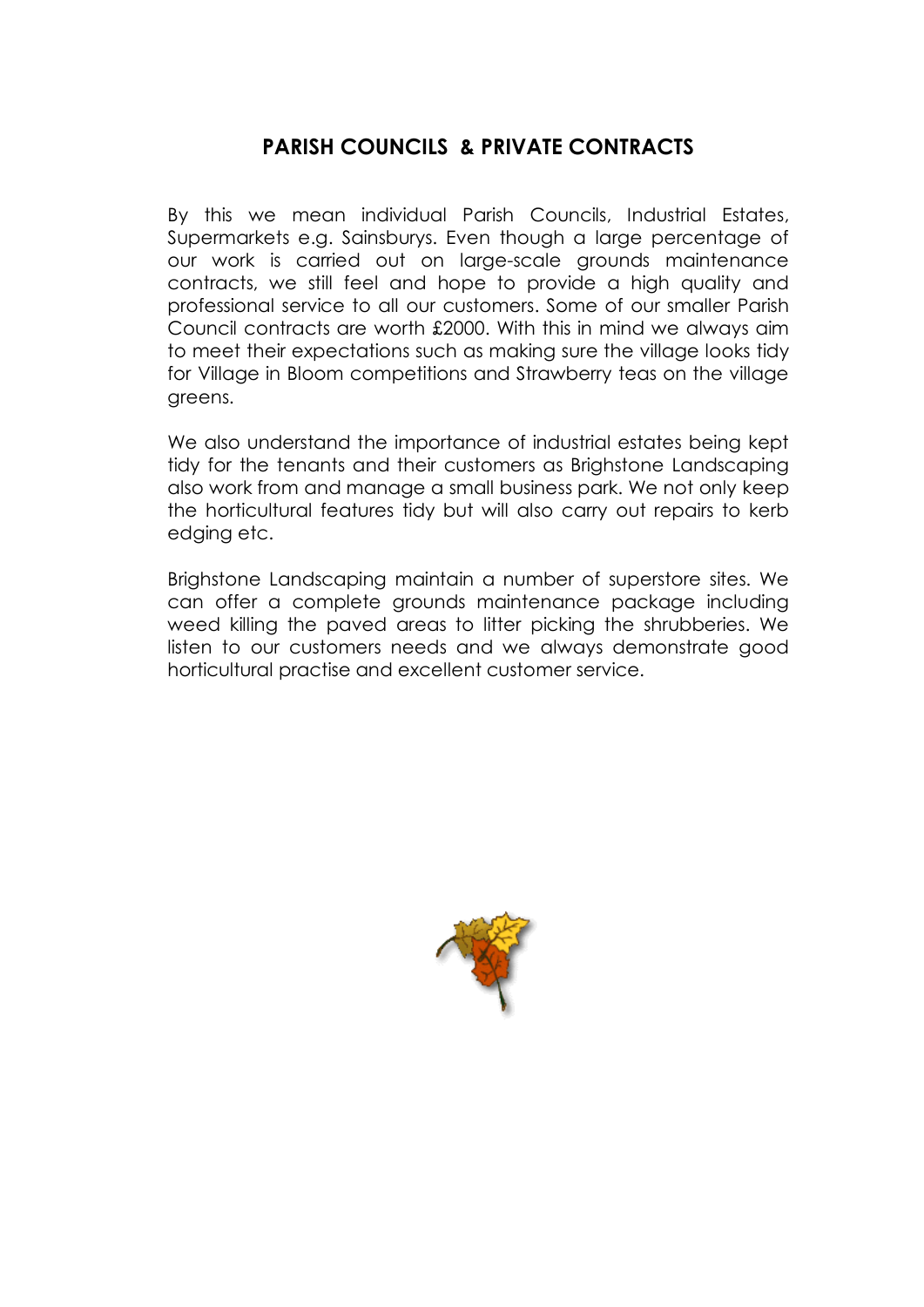# **LANDSCAPE GARDENING SERVICE**

Brighstone Landscaping offers private and commercial landscaping service.

No request is considered too small as our work can range from repairing broken fences to major landscaping activity on new premises.

The Sainsburys store in Newport, Isle of Wight is an example of our competence in the design and execution of commercial services.

Our creative designs and imaginative solutions in overcoming

landscaping problems are reflected in the capabilities of our highly trained and imaginative staff.

A recent landscaping challenge for example, involved importing trees from Italy and sourcing suppliers around Britain for the precise types of plants.



As well as constructing garden boundary walls and driveways, we have also completed projects for owners of exclusive manor houses. This specialist area includes the rejuvenation of gardens, restoration of period floral displays and the creation of croquet lawns.

We also specialise in the development of 'secret' walled gardens, woodland plantings and courtyards.

Our staff show great diligence in their work and this is borne out by the number of references and recommendations we receive for our work.

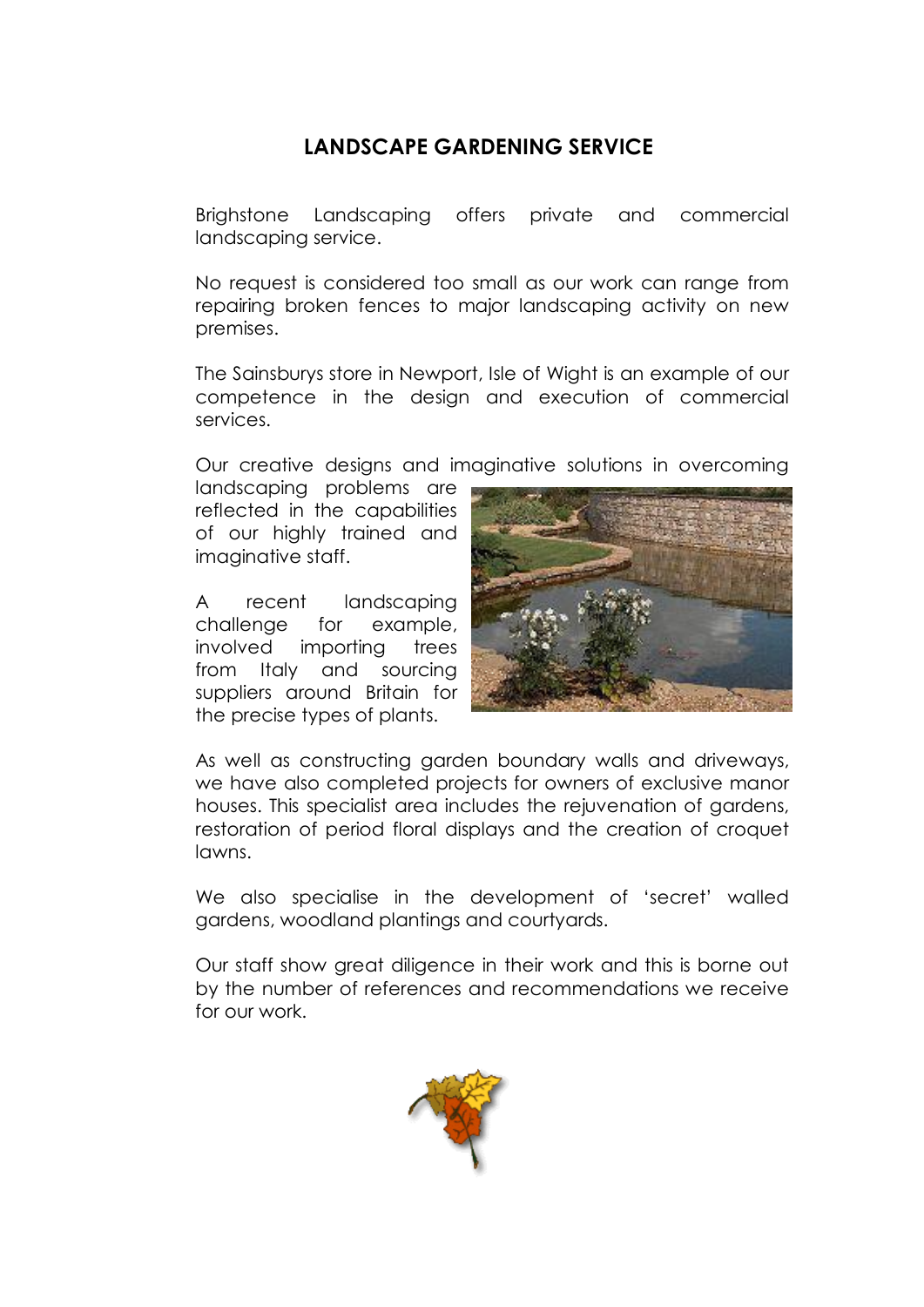# **CROWN COURTS AND MAGISTRATES GROUND MAINTENANCE**

Covering the South, South East and South West of England, Brighstone Landscaping Limited has ground maintenance contracts for:

### **7 Crown Courts:**

- Swindon
- Bournemouth
- Southampton
- Basingstoke
- Portsmouth
- Newport, Isle of Wight
- Salisbury

### **1 Judges Chamber:**

- Winchester

### **17 Magistrates Courts** covering the areas of:

- Weymouth
- Portsmouth
- Andover
- Chippenham

Within these contracts employees of Brighstone Landscaping Limited have to adhere to strict security controls by signing in and out of sites and maintain professional responsibility at all times whilst on site.

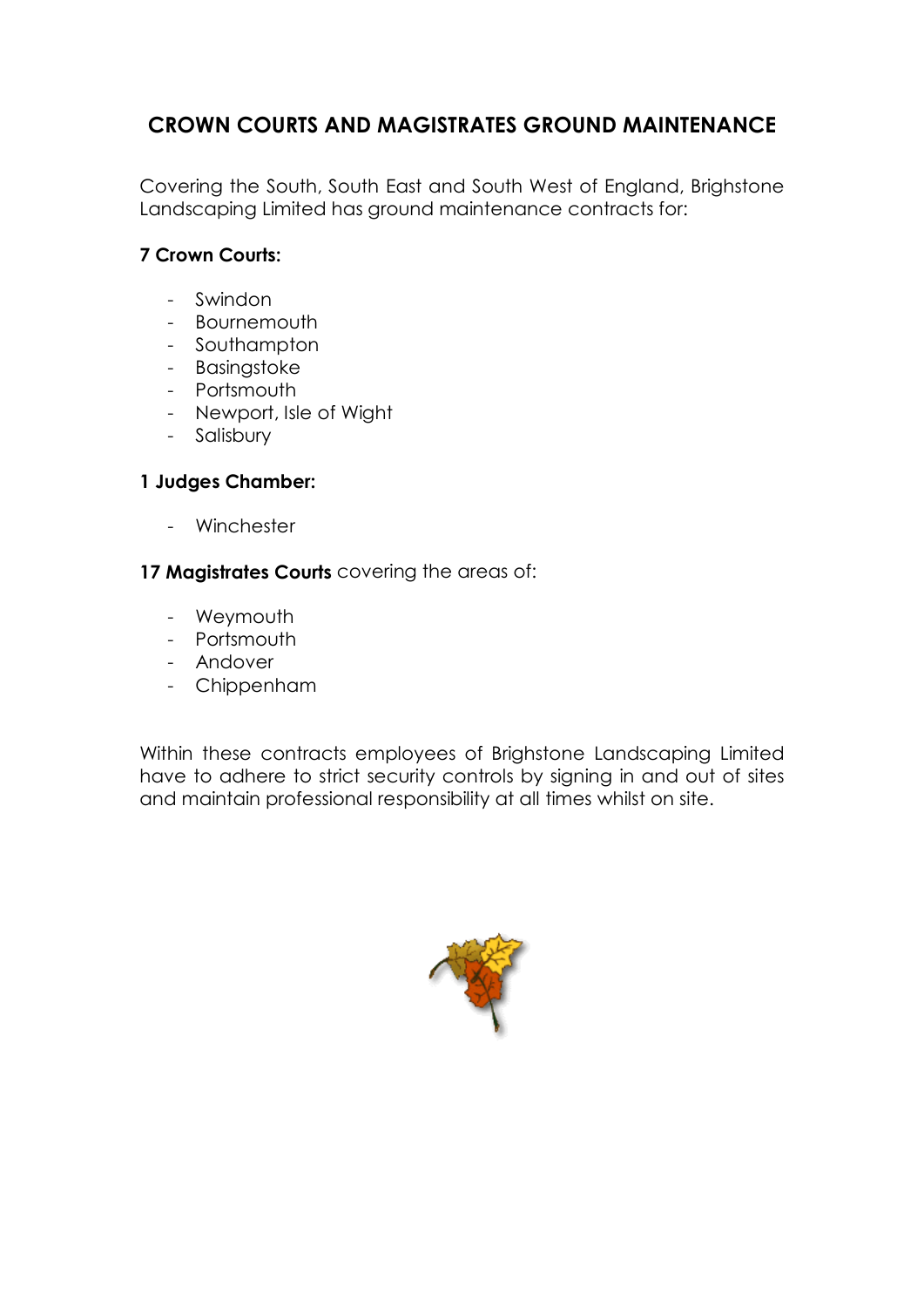### **PORTCHESTER CREMATORIUM**

Portchester Crematorium is situated on the lower slopes of Portsdown Hill between Fareham and Portsmouth.

In 2005 Brighstone Landscaping Limited was awarded the grounds maintenance for the Crematorium which includes the many horticultural features. For example, works covered within the contract specifications include:

- Rose gardens
- Seasonal bedding
- · General shrub borders
- · Heather borders
- Specimen trees
- · A nature pond
- · A large mill stone water feature - approximately 6 metres across
- A large composting area for all prunings, grass cuttings and cut flowers



- · A conservatory for indoor plants
- · All grass areas are regularly cylinder mowed, aerated, fertilised and weed killed



Comprising over 5 acres of gardens, Portchester Crematorium is the second largest in the country. Brighstone Landscaping Limited understands the importance of working with and for the public at often sensitive times in these conditions and have shown that we are fully committed to the nature of this work.

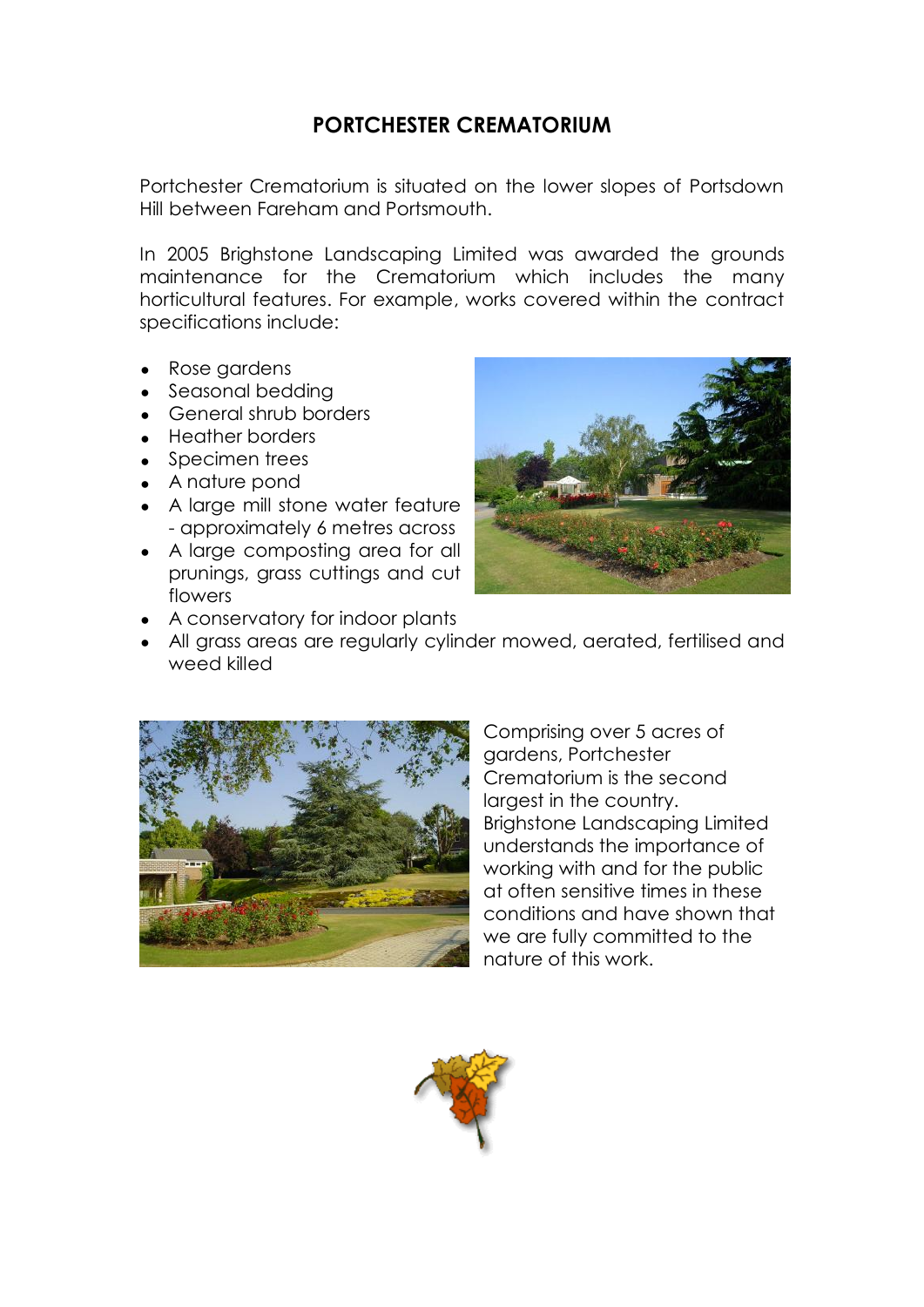# **PLANT AND MACHINERY RESOURCES**

- 24 Pick up trucks
- 3 Tractors and gang mowers
- · 12 Kubota mini-tractor mowers
- · 8 Etesia ride-on mowers
- · Land stone picker
- · 4 x 360 degree mini excavators
- · Tractor mounted rotovator & grader
- Flail reversible verge cutter
- Flail hedge cutter
- · Various fine turf machines including spikers, mowers & scarifiers
- 12 trailers
- · 2 compact tractors 7 implements
- · Various amenity grass machines
- · 7 Bowling green mowers
- · 5 Cricket square mowers